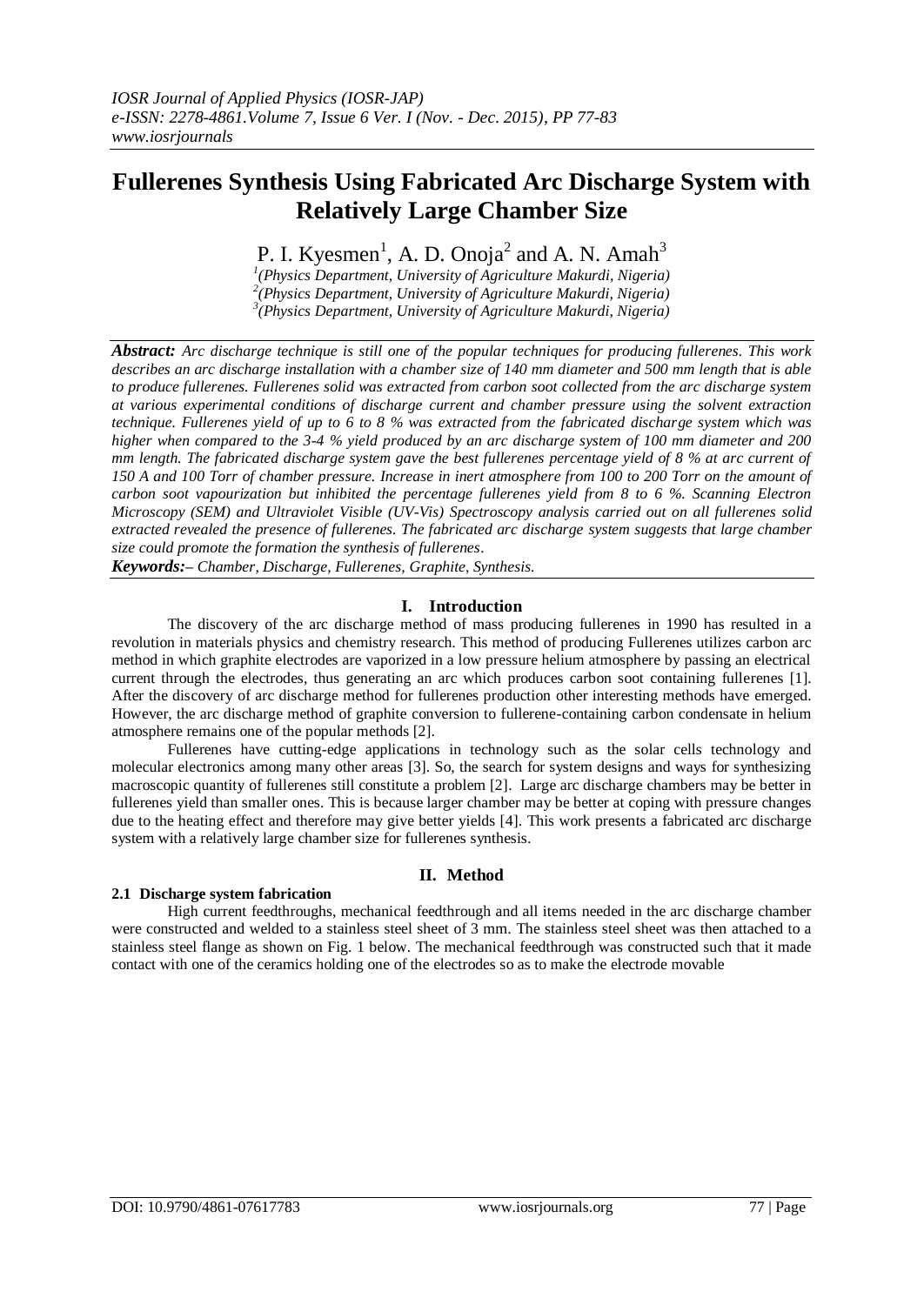

**Figure 1:** Flange carrying all components required inside the arc discharge chamber

In another phase of the discharge system fabrication, stainless steel cylinder of 140 mm diameter and 500 mm length which had a flange at one end was used to form the arc discharge chamber. A viewing window to the chamber was constructed using a stainless steel cylinder. Also, galvanized and foldable Iron sheet of 1.5 mm thickness was used to form the outer layer of the doublr wall cylinder with water inlet and outlet as shown in Fig 2 below.



**Figure 2:** fabricated double walled cylinder with a viewing window

The systems as fabricated in Fig. 1 and Fig. 2 above were brought together and bolted firmly at the flanges as shown in figure 3 below. An arc welding transformer was connected to the high current feedthroughs to serve as high current source. The system as set up in Fig. 3 below forms a complete system for arc discharge method of fullerenes synthesis with a chamber dimension of 140 X 500 mm.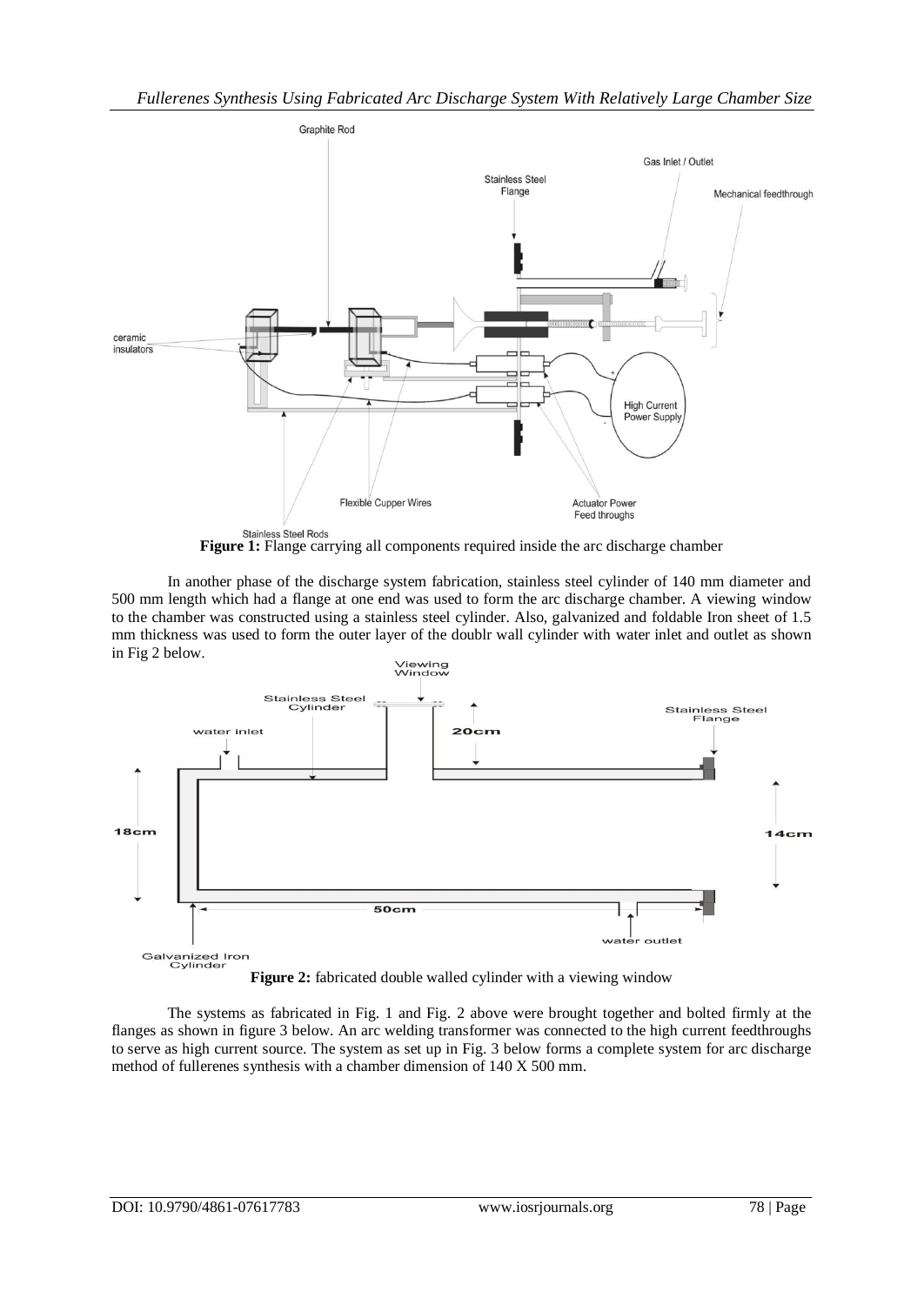

# **2.2 Experimental procedure**

The fabricated arc discharge system for fullerenes synthesis was setup as shown in Fig. 3 above. The two electrodes in the stainless steel chamber were set up such that they are about 1 to 2 mm apart and one of the electrodes was movable. The movement of the movable electrode was such that it can be control from outside the stainless chamber by a mechanical feedthrough. First, air inside the stainless steel chamber was pumped out of the chamber using a vacuum pump to a pressure of  $\leq 10^{-3}$  Torr. Helium gas was then introduced into the chamber from the helium gas cylinder to a pressure of 100 Torr. High current of 100 Ampere was supplied to the electrodes using the Arc Welding Transformer power supply. The mechanical feedthrough was used to push the movable electrode such that the two electrodes were just touching each other and then released. This initiated an arc discharge between the electrodes which resulted to the vaporization of the graphite electrodes. The mechanical feedthrough was then used to control the movable electrode such that the 1 to 2 mm gap between the electrodes, required to sustain the arc discharge was maintained. The arc discharge was made to run for about 2 minutes. While the arc discharge occurs in the chamber, water was made to circulate round between the walls of the stainless steel chamber and the galvanized iron cylinder through the water inlet and outlet channels to provide cooling for the stainless chamber. During the arc discharge, part of the carbon rods vapourized and deposited carbon soot on the water cooled wall surface of the stainless steel chamber. The arc discharge that took place inside the stainless chamber was viewed through the viewing window of the fabricated system with the aid of a camera. This helped in the control of the movable electrode in the chamber through the mechanical feedthrough. The same procedure was repeated but for different conditions of arc discharge current and stainless chamber pressures of 100 Ampere at 200 Torr, 150 Ampere at 100 Torrr and 150 A at 200 Torr.

# **2.3 Soot collection**

After each of the experimental procedure in section 2.2 above, the discharge system was allowed to cool down for about 10 minutes. Also, the helium gas in the chamber was pumped out for about 10 minutes. By pumping out the gas, first; any toxic gases which may have been produced during the experimental procedure would be safely evacuated. Secondly, removing the gas helped compact the soot into a crusty layer and made the soot collection easier. After this, the flange that carried all the components in the stainless steel chamber was unbolted and removed. The soot deposited on the walls of the stainless steel chamber was scrapped off using a stiff brush and a long spatula and collected into a clean container.

#### **2.4 Solvent extraction of fullerenes**

First, about 250 mg (milligram) of the carbon soot that was collected at each of the arc discharge system operating condition of discharge current and chamber pressure was mixed with 100 mg of boiling toluene (fullerenes are soluble in toluene) and stirred for 4 hrs. The mixture was then filtered using a Whatman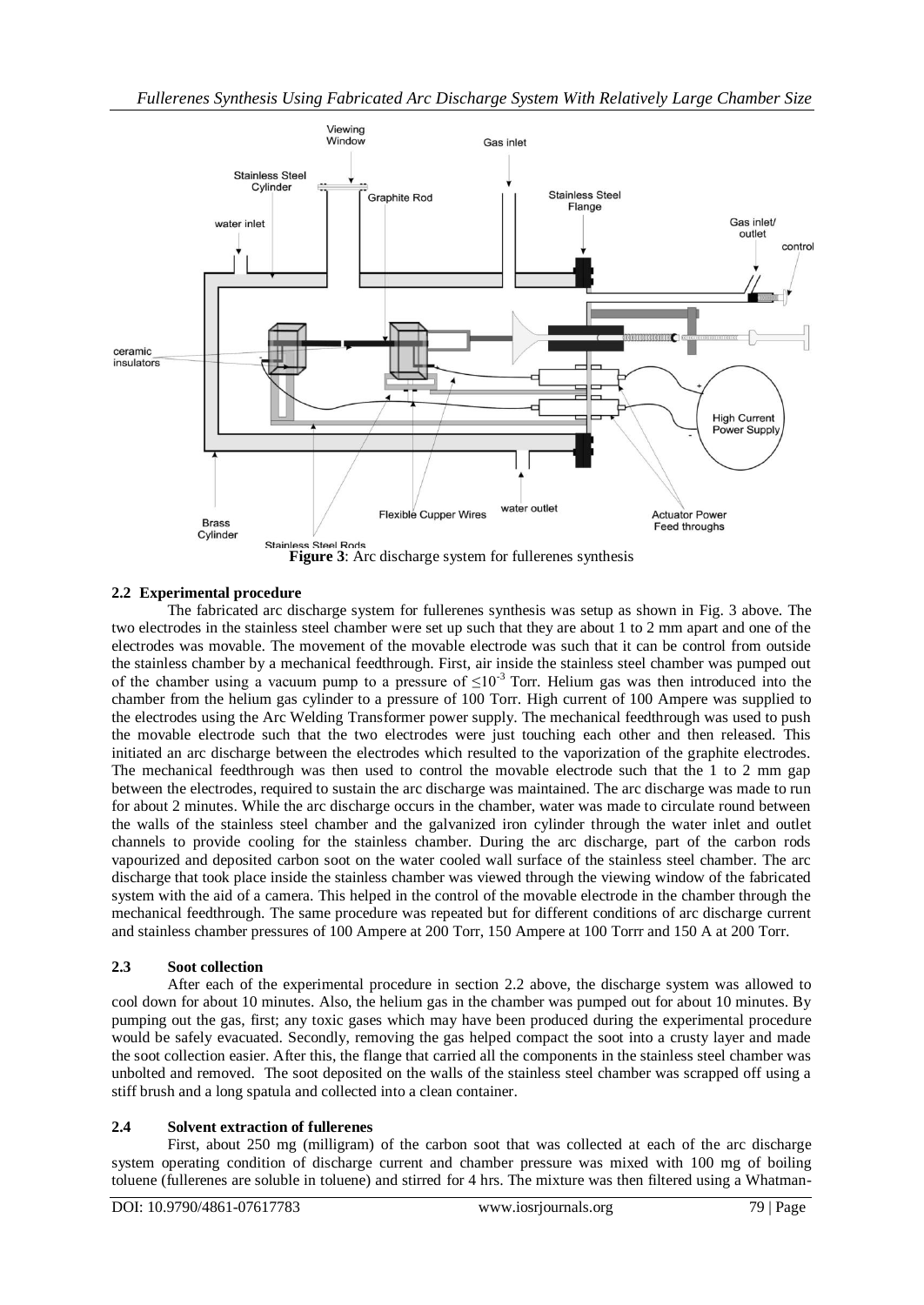2 filter paper and an orange-yellow like colored solution was obtained. Re-crystallization of fullerenes from toluene solution was carried out by concentrating the solution with a water bath. The concentrate was then allowed to evaporate at room temperature and brown crystals of fullerenes were collected. The crystals were then washed with diethyl ether to remove any hydrocarbon that might be present.

## **2.5 Fullerenes characterization**

All fullerenes solids obtained from the extraction process above were analyzed using Scanning Electron Microscopy (SEM) and Ultraviolet Visible (UV-Vis) Spectroscopy.

# **III. Results**

#### **3.1. Carbon Soot Collection Results**

TABLE 1 below presents the quantity of carbon soot collected after every 2 minutes of arc discharge run at different experimental conditions. From the carbon soot collected from all the arc discharge operating conditions, the highest soot of 43.67 mg was collected when the discharge current was 100 A at 200 Torr of chamber pressure while the lowest soot of 26.67 was collected when the discharge current was 100 A at 200 Torr of chamber pressure.

## **3.2 Fullerenes Extraction Results**

The quantity of fullerenes solid extracted from 250 mg of each carbon soot collected at different arc discharge system operating conditions are presented on Table 1 below. The highest fullerenes solid extracted was 20 mg about 8 % of the raw carbon soot obtained from the arc discharge operating condition of 150 A of discharge current and 100 Torr of chamber pressure while the lowest was 15 mg about 6 % of the raw carbon soot obtained at arc discharge system operating condition of 150 A and 200 Torr of discharge current and chamber pressure respectively.

| Arc discharge system<br>operating condition | Carbon soot collected for 2<br>minutes of arc discharge<br>(mg) | <b>Fullerenes Solid Extracted</b><br>from 250 mg of carbon soot<br>(mg) | Percentage of fullerenes solid<br>extracted from carbon soot $(\% )$ |
|---------------------------------------------|-----------------------------------------------------------------|-------------------------------------------------------------------------|----------------------------------------------------------------------|
| 100 A, 100 Torr                             | 38.00                                                           | 19                                                                      | 7.60                                                                 |
| 100 A, 200 Torr                             | 26.67                                                           | 16                                                                      | 6.40                                                                 |
| 150 A, 100 Torr                             | 29.50                                                           | 20                                                                      | 8.00                                                                 |
| 150 A, 200 Torr                             | 43.67                                                           | 15                                                                      | 6.00                                                                 |

**Table 1: Carbon Soot Collection and Fullerenes Yield at all arc Discharge System Operation Conditions**

# **3.3 Fullerenes Characterization Results**

**3.3.1** Scanning electron microscopy of fullerenes

Scanning Electron Microscopy (SEM) micrographs of fullerenes solid extracted from carbon soot collected from arc discharge system operating conditions of arc discharge current and chamber pressure of 100 A and 100 Torr, 100 A and 200 Torr, 150 A and 100 Torr and 150 A and 200 Torr are shown in figures 4a, 4b, 4c and 4d respectively. The SEM micrograph of Fig. 4a shows a solid material with a regular morphological and polycrystalline pattern.The structural pattern of the SEM micrograph of Fig. 4b below could not be ascertained. Lastly, the SEM micrographs of Fig. 4c and 4d below shows tubule like whiskers with closed ends. All SEM micrographs showed materials average dimension which falls within  $10 \text{ µm} - 100 \text{ µm}$ .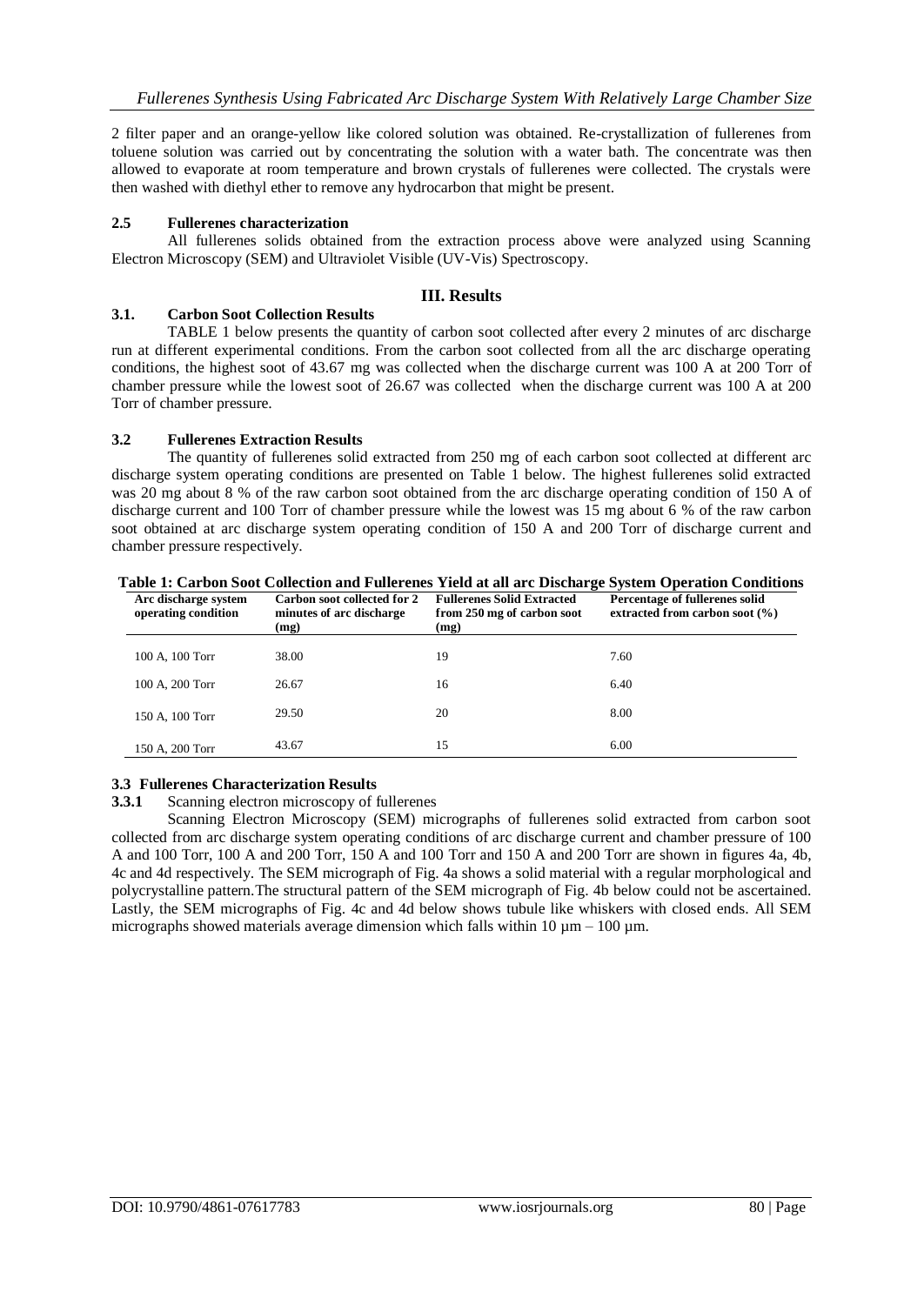*Fullerenes Synthesis Using Fabricated Arc Discharge System With Relatively Large Chamber Size*



**Figure 4:** SEM Images of fullerenes solid extracted from carbon soot collected at different arc discharge operating conditions of discharge current and chamber pressure of **(a)** 100 A and 200 Torr **(b)**100 A and 200 Torr **(c)** 150 A and 100 Torr **(d)** 150 A and 200 Torr.

# **3.3.2 Ultraviolet visible (UV-Vis) spectroscopy of fullerenes**

The UV-Vis Spectroscopy of fullerenes solid extracted from the carbon soot collected at different system condition of discharge current and chamber pressure of 100 A and 100 Torr, 100 A and 200 Torr, 150 A and 100 Torr and 150 A and 200 Torr are shown in Fig. 5a, 5b, 5c and 5d respectively. The UV-Vis Spectra of Fig. 5a recorded absorbance in Abs (Absorption units) with absorption peaks at 433.20, 479.00, 509.02, 516.80, 540.80, 653.20 and 673.80 nm. The UV-Vis Spectra Fig. 5b below recorded absorption peaks at 473.60, 526.80, 587.80, 629.20 and 663.40 nm. Also, the UV-Vis Spectra shown on Fig. 5c recorded absorption peak at 474.80 while the one shown on Fig. 5d recorded peaks at 479.80 and 574.00 nm.



**Figure 5:** UV-Vis Spectra of fullerenes solid extracted from carbon soot collected at different arc discharge operating conditions of discharge current and chamber pressure of **(a)** 100 A and 200 Torr **(b)**100 A and 200 Torr **(c)** 150 A and 100 Torr **(d)** 150 A and 200 Torr.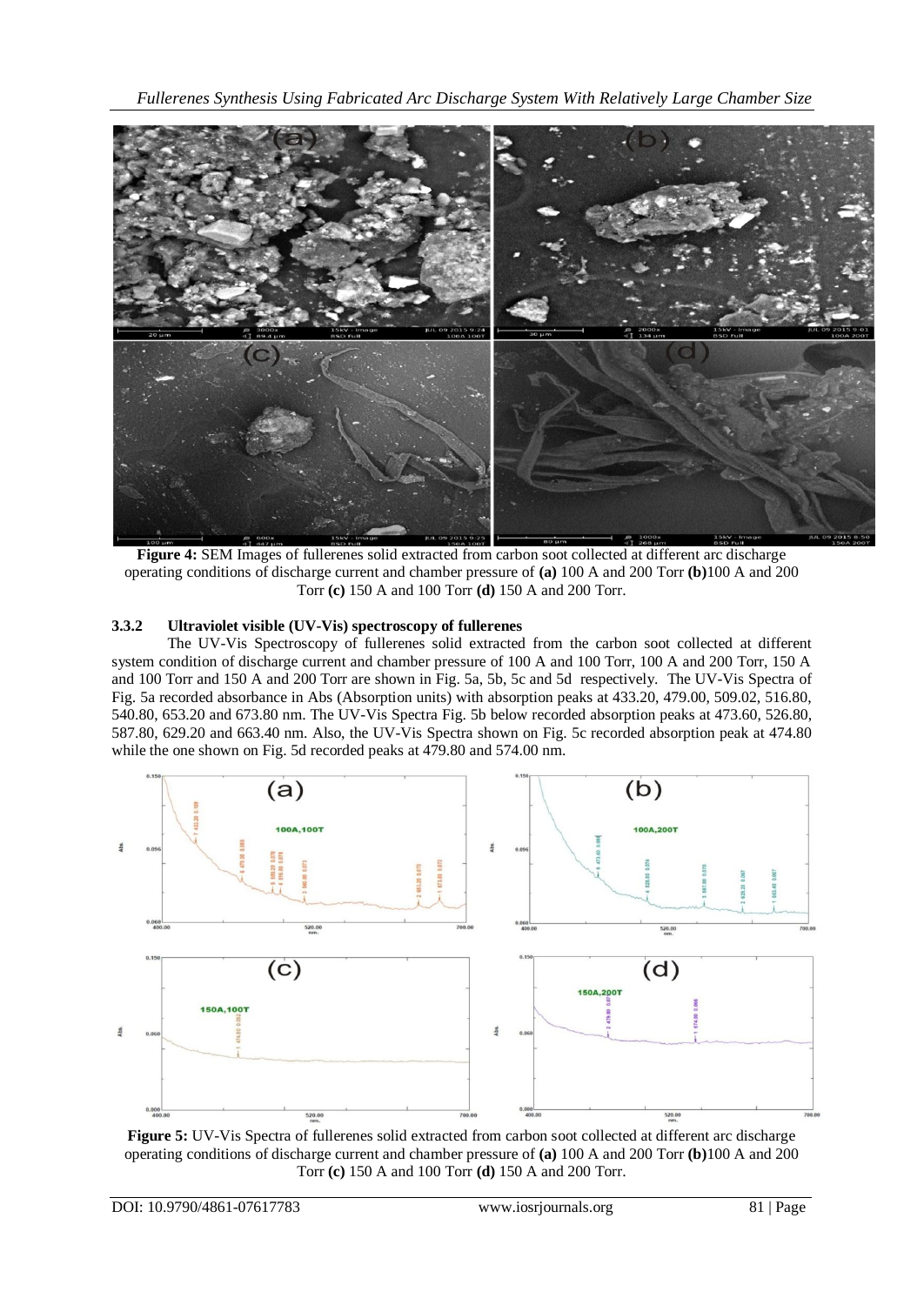# **IV. Discussion**

## **4.1 Carbon Soot Yield**

From TABLE 1 above, the carbon soot collected for two minutes of arc discharge run at discharge current of 100 A gave a better yield at a lower pressure of 100 Torr than 200 Torr (about 1.42 times better). At discharge current of 150 A, the carbon soot collected for two minutes of arc discharge run gave a better yield at a higher pressure of 200 Torr than at 100 Torr (about 1.47 times higher). Over all, the highest carbon soot yield of 43.67 mg was collected for two minutes of arc discharge run at discharge current of 150 A and chamber pressure of 200 A which was about 1.64 times higher than the lowest carbon soot collected at 100 A of discharge current and chamber pressure of 100 Torr.

## **4.2 Fullerenes Yield**

From TABLE 1 above, fullerenes solid extracted from carbon soot collected at all arc discharge operating conditions using the direct heating extraction technique were between 6 % to 8 % yield. [4] This yield is better than 3-4 % fullerenes yield obtained after using soxhlet extraction technique to extract fullerenes from carbon soot collected from an arc discharge system of 100 mm diameter and 200 mm length of chamber size and at 100 A and 100 Torr of arc discharge current and chamber pressure respectively. If soxhlet extraction technique is use for fullerenes extraction, the carbon soot obtained from the arc discharge system fabricated in this work could give fullerenes yield above 8 %.

Also, from the extraction process carried out, the highest fullerenes solid was extracted from carbon soot collected at discharge current of 150 A and 100 Torr of chamber pressure with 8 % of fullerenes yield followed 7.60 % fullerenes yield extracted from carbon soot collected at discharge current of 100 A and 100 Torr. In both cases, the chamber pressures was at 100 Torr and were the only cases that lower chamber pressure was used. At both 100 and 150 A of arc discharge current, the arc discharge system fabricated supported the formation of fullerenes at lower chamber pressure of 100 Torr better than higher pressure of 200 Torr.

## **4.3 Scanning Electron Microscopy (SEM) Analysis of Fullerenes Extracts**

The SEM micrograph of fullerenes solid obtained from carbon soot collected at arc discharge system operating condition of 100 A of discharge current and 100 Torr of chamber pressure shown on Fig. 4a, revealed a morphological and polycrystalline pattern of C60 thin film [5]. The SEM micrograph of fullerenes solid obtained from carbon soot collected at 100 A of discharge current and 200 Torr of chamber pressure shown in Fig. 4b above did not reveal an identified pattern. Although, the average dimension of the materials is some few tens of micrometer which is within the range of those of fullerenes whiskers [6]. The SEM micrograph of fullerenes solid obtained from carbon soot collected at 150 A of discharge current and at 100 Torr and 200 Torr of chamber pressure shown in Fig. 4c and 4d respectively all revealed some tubule-like whiskers. The length of the whiskers falls within 40  $\mu$ m – 15 mm corresponding to those of fullerenes whiskers [7].

#### **4.4 Ultraviolet Visible (UV-Vis) Spectroscopy of Fullerenes Extracts**

The UV-Vis Spectra of fullerenes solid extracted from carbon soot collected at arc discharge system operating condition of 100 A of discharge current and 100 Torr of chamber pressure shown on figure 5a above, the absorption peak recorded at 540.80 correspond to the absorption band for  $C_{60}$  [8], while the peak recorded at 673.80 correspond to the absorption peak for  $C_{84}$  [9]. Also, the UV-Vis Spectra of fullerenes extract of carbon soot collected at 100 A of discharge current and 200 Torr of chamber pressure shown in Fig. 5b recorded absorption peak at 663.40 nm which correspond to the weak absorption peak for  $C_{70}$  of ~665 nm [8]. UV-Vis Spectra of fullerenes solid extracted from carbon soot obtained at 150 A of discharge current and 100 Torr of chamber pressure shown in Fig. 5c recorded absorption peak at 474.80 corresponding to the absorption peak of  $C_{78}$  of  $\sim$ 474.40 nm [10]. Lastly, fullerenes solid extracted from carbon soot collected at 150 A of discharge current and 200 Torr of chamber pressure shown in Fig. 5d recorded absorption peak at 574 nm which correspond to the weak absorption band for C84 of ~574 nm [9].

# **V. Conclusion**

The arc discharge system fabricated in this work with chamber size of 140 mm diameter and 500 mm length gave better fullerenes yield of  $6 - 8$  % when compared to the  $3 - 4$  % yield obtained from an arc discharge system of 100 mm diameter and 200 mm length. Also, if are exploited, the arc discharge system fabricated in this work could produce higher fullerenes yield. Hence, the positive impact of large arc discharge system chambers in increase fullerenes yield is obvious and worthy of further research. More so, other extraction techniques other than the direct heating technique used in this work could give higher fullerenes than the  $6 - 8$  % obtained in this work. Also, At both 100 and 150 A of arc discharge current, the arc discharge system fabricated supported the formation of fullerenes at lower chamber pressure of 100 Torr better than higher pressure of 200 Torr.